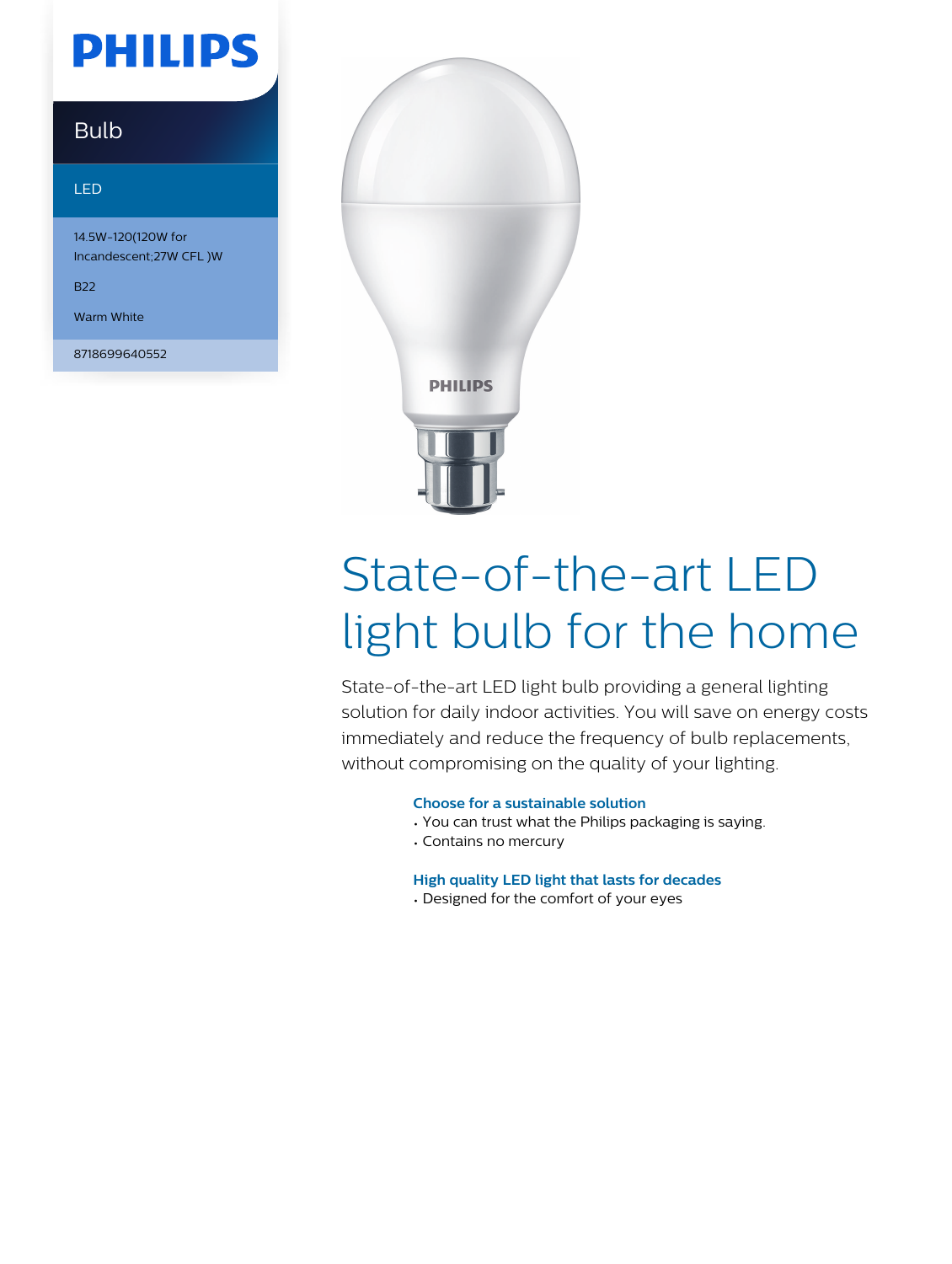### 8718699640552

## **Highlights**

#### **No UV or IR**

The beam of light is free of infra-red meaning no heat is radiated, and no ultra-violet light means that fabric and items under this light won on t fade.

#### **Contains no mercury Designed for the comfort of your eyes**



It's easy to see how harsh lighting can strain the eyes. Too bright, and you get glare. Too soft and you experience flicker. Now you can gently light up your world with LEDs designed to go easy on the eyes, and create the perfect ambience for your home.

## Specifications

#### **Bulb characteristics**

- Dimmable: No
- Intended use: Indoor
- Lamp shape: Non directional bulb
- Socket: B22
- Technology: LED

#### **Bulb dimensions**

- Height: 13.2 cm
- Weight: 0.12 kg
- Width: 6.8 cm

#### **Durability**

- Average life (at 2.7 hrs/day): 12 year(s)
- Lumen maintenance factor: 70%
- Nominal lifetime: 12,000 hour(s)
- Number of switch cycles: 50,000

#### **Light characteristics**

- Beam angle: 150 degree(s)
- Color consistency: 6SDCM
- Color rendering index (CRI): 80
- Color temperature: 3000 K
- Light Color Category: Warm White
- Nominal luminous flux: 1650 lumen
- Starting time: <0.5 s
- Warm-up time to 60% light: Instant full light
- Color Code: 830 | CCT of 3000K

#### **Miscellaneous**

• EyeComfort: No

#### **Other characteristics**

- Lamp current: 135 mA
- Efficacy: 113 lm/W

#### **Packaging information**

- EAN: 8718699640552
- EOC: 871869964055200
- Product title: LEDBulb 14.5W B22 3000K 230VA67 1CT/6APR

#### **Power consumption**

- Power factor: 0.51
- Voltage: 220-240 V
- Wattage: 14.5 W
- Wattage equivalent: 120 W

#### **Product dimensions & weight**

• Length: 13.2 cm

#### **Rated values**

- Rated beam angle: 150 degree(s)
- Rated lifetime: 12,000 hour(s)
- Rated luminous flux: 1650 lumen
- Rated power: 14.5 W

#### **Technical specifications**

• Frequency: 50-60 Hz